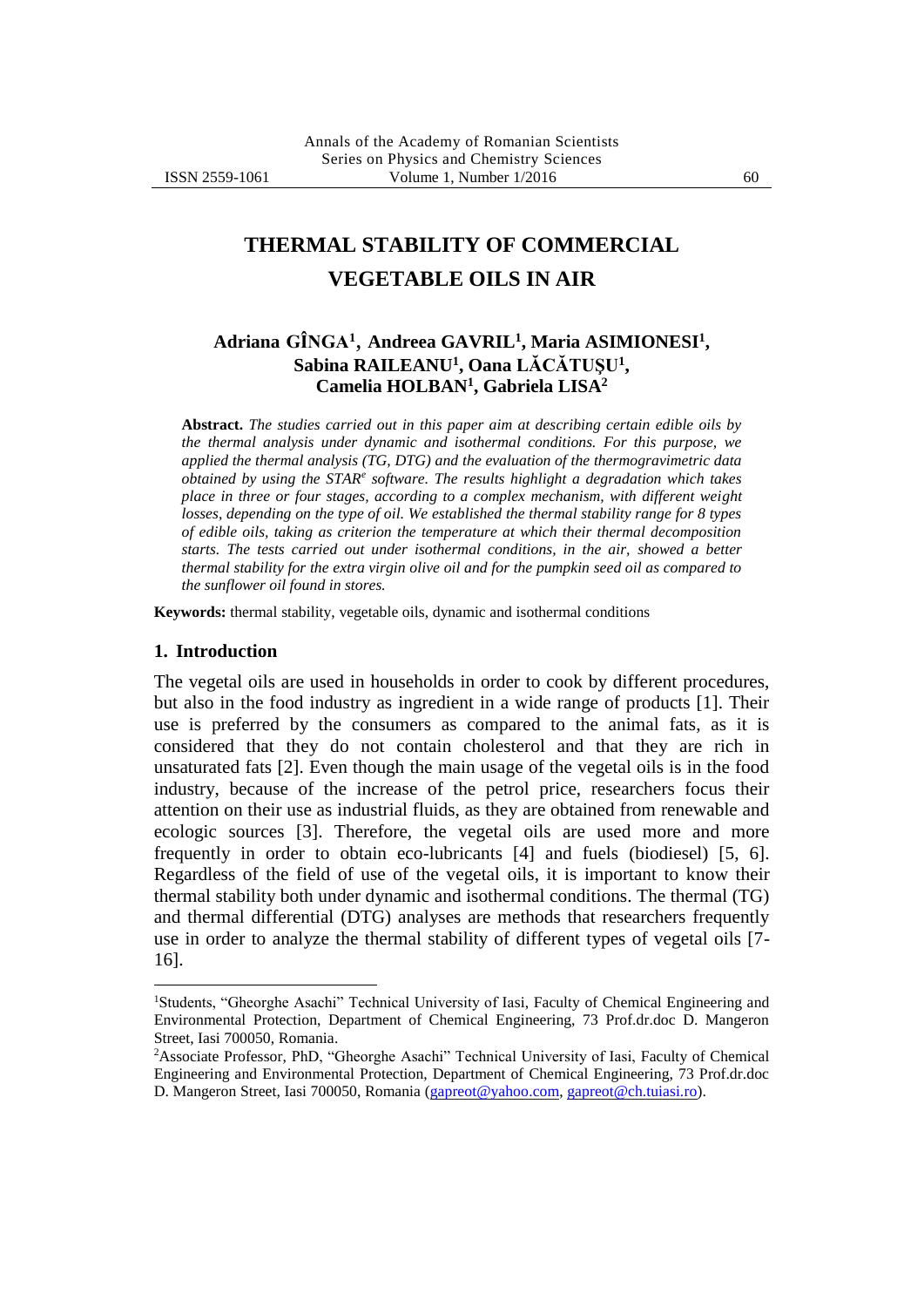In this paper, we aim at comparatively analyzing the thermal stability under dynamic and isothermal conditions for a range of eight vegetal oils. For some of them, respectively: the pumpkin seed oil, hazelnut oil, pistachio oil and saffron oil there aren't in the specialty literature studies regarding the thermal stability, neither under dynamic conditions, nor under isothermal conditions.

### **2. Materials and methods**

The thermal analysis was carried out by means of a Mettler Toledo 851<sup>e</sup> derivatograph in dynamic conditions, in the air with the flow of 20ml/min, with the heating rate of 10ºC/min, in the 25-700ºC temperature interval and sample mass between 2 and 5mg. The used device presents a temperature accuracy  $\pm 0.25$  $\degree$ C and a mass resolution of  $\pm 1\mu$ g. We considered as indicator of the thermal stability the temperature at which the thermal decomposition starts  $(T_{onset})$ .

The materials subject to the thermogravimetric analysis were eight edible oils bought from stores: extra virgin olive oil (sample 1), sunflower oil (sample 2), pumpkin seed oil (sample 3), hazelnut oil (sample 4), pistachio oil (sample 5), saffron oil (sample 6), nut oil (sample 7) and linseed oil (sample 8).

For the commercial edible oils, tests were carried out at constant temperature too (180ºC) by means of the same Mettler Toledo 851<sup>e</sup> derivatograph. In this situation, we considered as an indicator of the thermal stability the weight loss percentage.

### **3. Results and discussion**

The thermogravimetric (TG) and derivative thermogravimetric (DTG) curves obtained for the eight types of edible oils are presented in Figure 1. They provided information on the thermal stability of the analyzed edible oils. The main thermogravimetric characteristics obtained based on the thermogravimetric curves:  $T_{onset}$  – temperature at which the degradation starts;  $T_{peak}$  – temperature at which the degradation rate is maximum;  $T_{endest}$  – temperature at which the degradation process ends; W- the weight loss percentage and the residue quantity are presented in Table 1. The analysis of the obtained results show that the thermal degradation of the edible oils is almost completely performed, the resulted residue quantity being lower than 2.5%. We can notice in the DTG curves the existence of three or four degradation stages, according to the analyzed type of oil. In fact, according to the specialty literature, the first thermal decomposition stages are related to the content of polyunsaturated, monosaturated and saturated fat acids, which can be present in the composition of the vegetal oils [4, 8, 17]. The last decomposition stage which starts at temperatures of about  $450^{\circ}$ C is related to carbonaceous waste oils [4].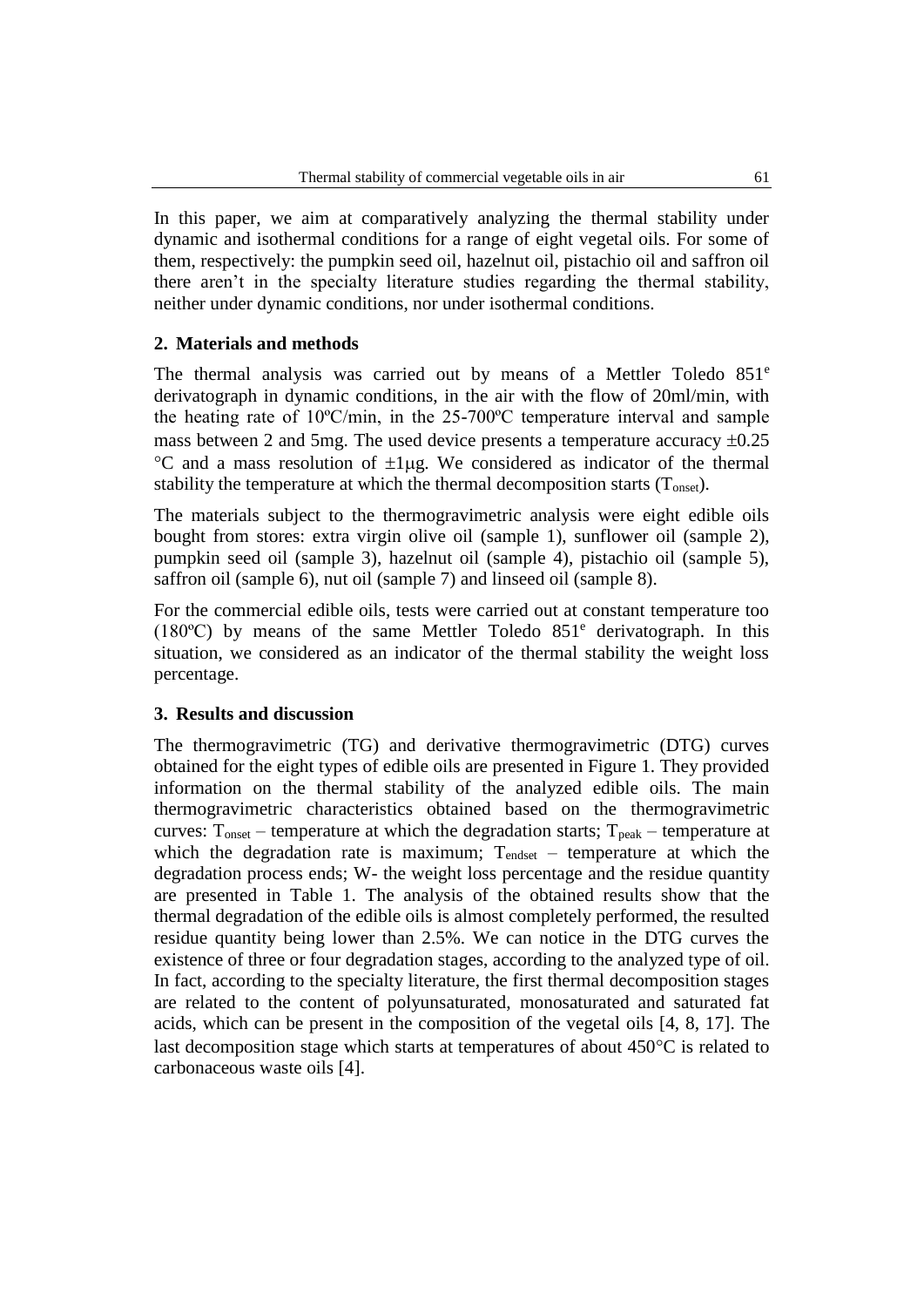

**Fig. 1.** TG and DTG curves of: **1**- extra virgin olive oil, **2**- sunflower oil, **3**- pumpkin seed oil, **4** hazelnut oil, **5**- pistachio oil, **6**- saffron oil, **7**- nut oil and **8** – linseed oil

Considering as criterion of the thermostability the initial temperature at which the thermal degradation starts, we obtain the following series for the thermal stability:  $1 < 7 < 8 < 5 < 2 = 4 = 6 < 3$ 

The pumpkin seed oil (sample 3) has the best stability, so that the recordings are performed with the heating rate of  $10^{\circ}$ C/min, in air atmosphere, the temperature at which this type of oil starts to decompose being around the value of  $263^{\circ}$ C. We also notice that the sunflower oil has the same thermal stability as the hazelnut oil (sample 4) and the saffron oil (sample 6), the temperature at which these samples start to decompose in the mentioned conditions being of  $245^{\circ}$ C. The nut and the linseed oils (samples 7 and 8) decompose by a succession of three stages, starting from almost  $230^{\circ}$ C, and the pistachio one (sample 5) from  $240^{\circ}$ C. The lower thermal stability in dynamic conditions is the one of the extra virgin olive oil (sample 1), which starts its degradation from  $220^{\circ}$ C.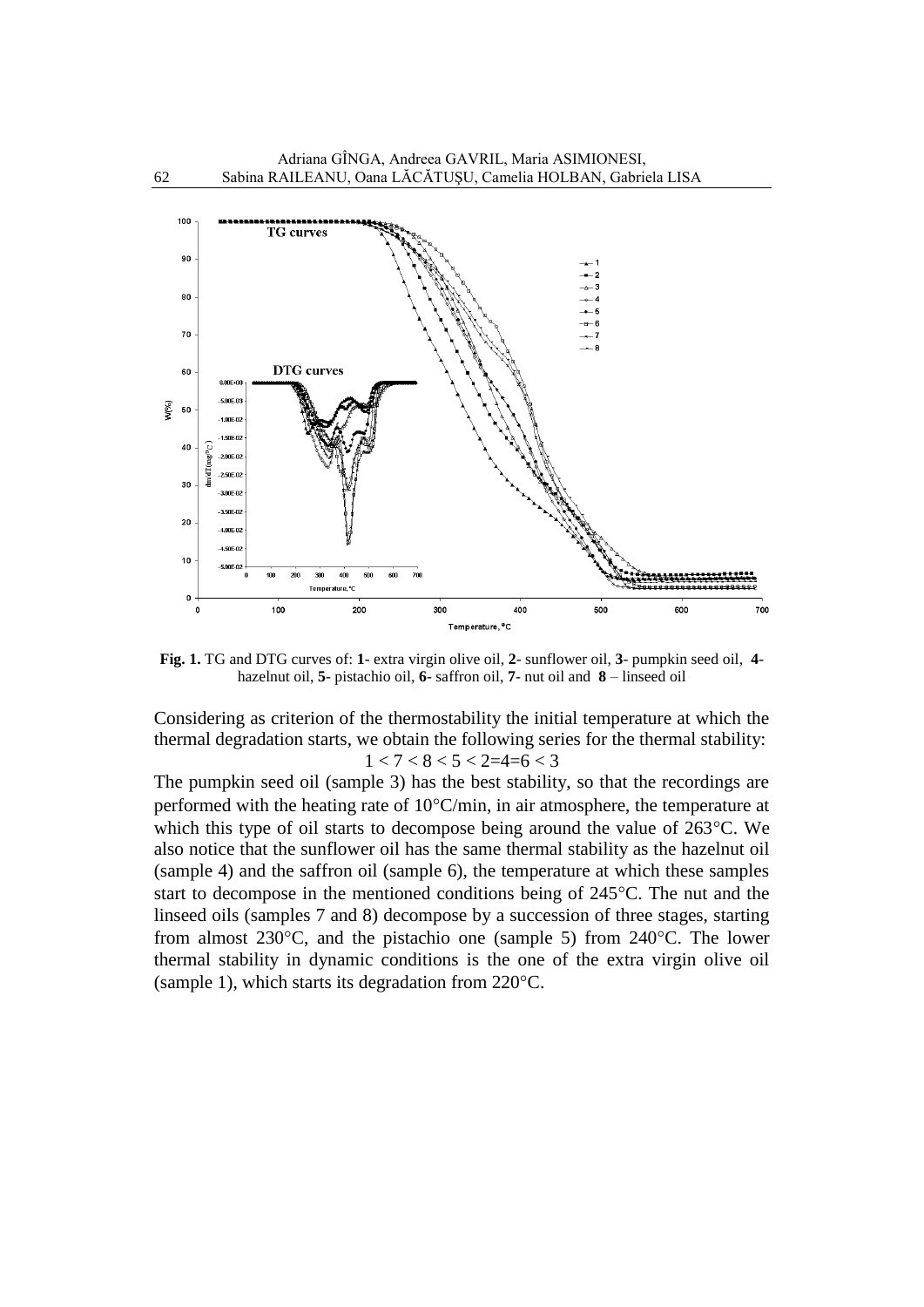|                | Stage of            | $T_{onset}$     | $T_{peak}$      | $T_{endset}$    | $\ensuremath{W}$ | Residue |
|----------------|---------------------|-----------------|-----------------|-----------------|------------------|---------|
| Sample         | thermal             | $({}^{\circ}C)$ | $({}^{\circ}C)$ | $({}^{\circ}C)$ | (%)              | (%)     |
|                | degradation         |                 |                 |                 |                  |         |
| $\mathbf{1}$   | I                   | 220             | 252             | 266             | 36.44            | 2.07    |
|                | $\mathbf{I}$        | 266             | 326             | 377             | 44.02            |         |
|                | III                 | 437             | 488             | 509             | 17.47            |         |
| $\overline{2}$ | I                   | 245             | 272             | 322             | 37.13            | 2.41    |
|                | $\rm II$            | 322             | 337             | 376             | 25.34            |         |
|                | III                 | 376             | 405             | 455             | 17.46            |         |
|                | IV                  | 455             | 490             | 522             | 17.66            |         |
| 3              | I                   | 263             | 301             | 344             | 35.31            | 2.41    |
|                | $\overline{\rm II}$ | 344             | 360             | 378             | 20.66            |         |
|                | III                 | 378             | 402             | 443             | 21.13            |         |
|                | IV                  | 443             | 510             | 568             | 20.49            |         |
| $\overline{4}$ | I                   | 245             | 367             | 353             | 43.05            | 1.07    |
|                | $\overline{\rm II}$ | 380             | 413             | 441             | 34.32            |         |
|                | III                 | 441             | 498             | 514             | 21.56            |         |
| 5              | I                   | 240             | 341             | 361             | 47.23            | 2.24    |
|                | $\mathbf{I}$        | 389             | 414             | 434             | 26.34            |         |
|                | III                 | 434             | 487             | 505             | 24.19            |         |
| 6              | I                   | 245             | 342             | 370             | 28.13            | 1.02    |
|                | $\overline{\rm II}$ | 370             | 381             | 407             | 18.37            |         |
|                | III                 | 407             | 418             | 492             | 33.83            |         |
|                | IV                  | 492             | 511             | 543             | 18.65            |         |
| $\overline{7}$ | I                   | 230             | 340             | 355             | 37.57            | 1.04    |
|                | $\overline{\rm II}$ | 398             | 415             | 445             | 33.57            |         |
|                | $\mathop{\rm III}$  | 445             | 504             | 533             | 27.82            |         |
| 8              | I                   | 231             | 341             | 373             | 35.44            | 1.63    |
|                | $\mathbf{I}$        | 387             | 415             | 443             | 38.97            |         |
|                | III                 | 472             | 497             | 525             | 23.96            |         |

**Table 1.** Thermogravimetric characteristics of commercial vegetable oils

Considering the manner in which the cooking oils are used in the modern cuisines, we carried out thermal stability tests under isothermal conditions too. For all the types of oils, thermogravimetric curves were registered in the air, at a constant temperature (180 $^{\circ}$ C), for 20 minutes. The obtained results are presented in Figure 2.

The analysis of the graphic representation in Figure 2 shows that the best thermal stability under isothermal conditions is the one of the following types of oils: the extra virgin olive oil (sample 1), the pumpkin seed oil (sample 3) and the pistachio oil (sample 5), for which the weight loss percentage is lower than 1%.

We can also notice weight losses lower than 2% for the sunflower oil (sample 2), respectively for the hazelnut oil (sample 4) and lower than 3% for the linseed oil (sample 8). The largest weight loss percentages appear in the case of the saffron oil (sample 6) and of the nut oil (sample 7).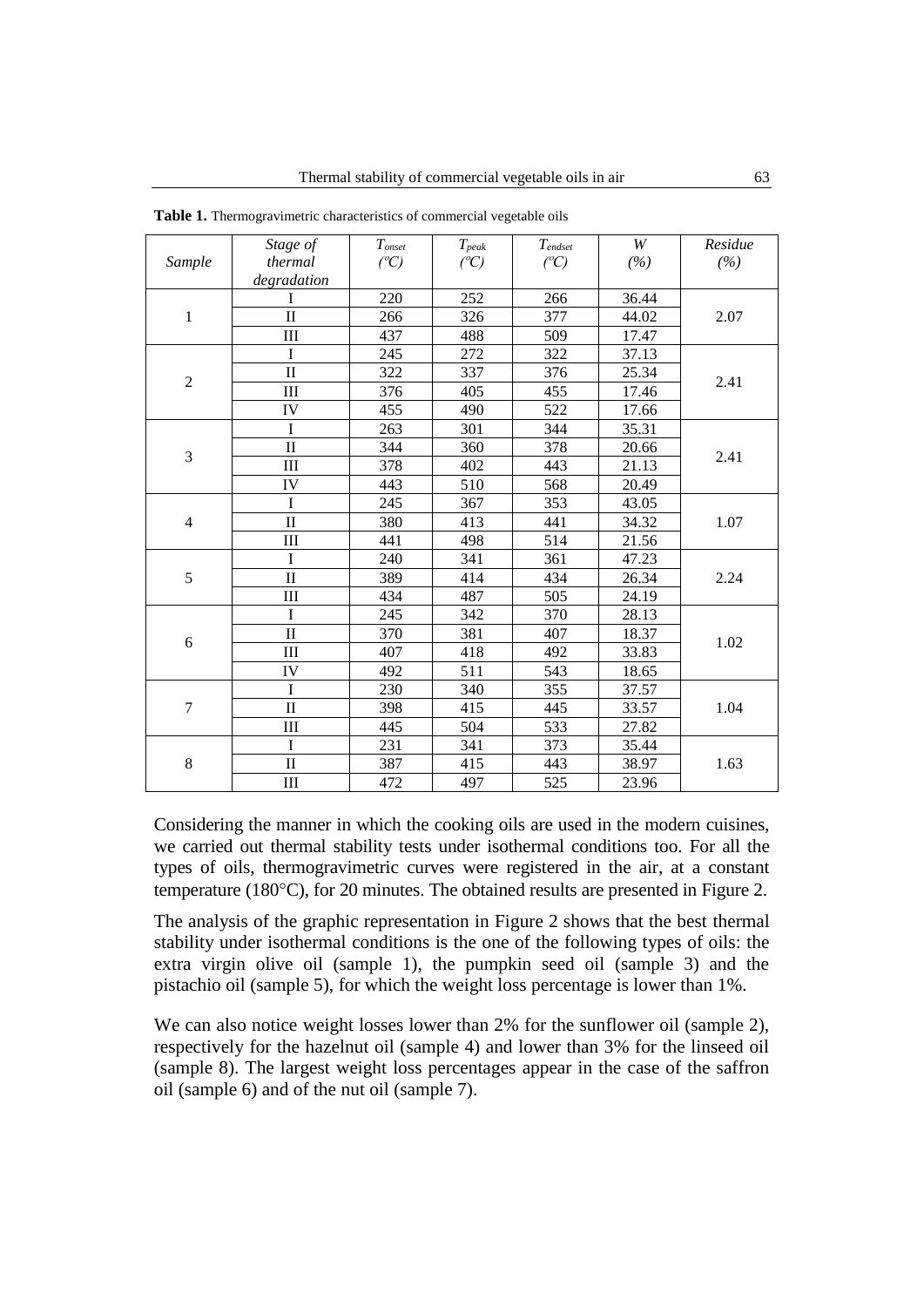For the extra virgin olive oil (sample 1), sunflower oil (sample 2) and the pumpkin seed oil (sample 3) we carried out thermal resistance and time resistance tests. Therefore, they were maintained for 20, 30, 40, respectively 50 minutes at a constant temperature (180 $^{\circ}$ C). Figure 3 presents the variation of the weight loss percentage, according to the time. We can notice higher weight loss percentages for the sunflower oil found in stores (sample 2) than in case of the extra virgin olive oil (sample 1**)**, respectively of the pumpkin oil (sample 3). In case of the pumpkin seed oil (sample 3), the weight loss percentage increases if the maintenance time at a constant temperature  $(180^{\circ}C)$  is higher than 45 min, even exceeding the obtained values for the sunflower oil in trade.



**Fig. 2.** The weight loss percentage for different types of oil maintained for 20 minutes at a constant temperature  $(180^{\circ}C)$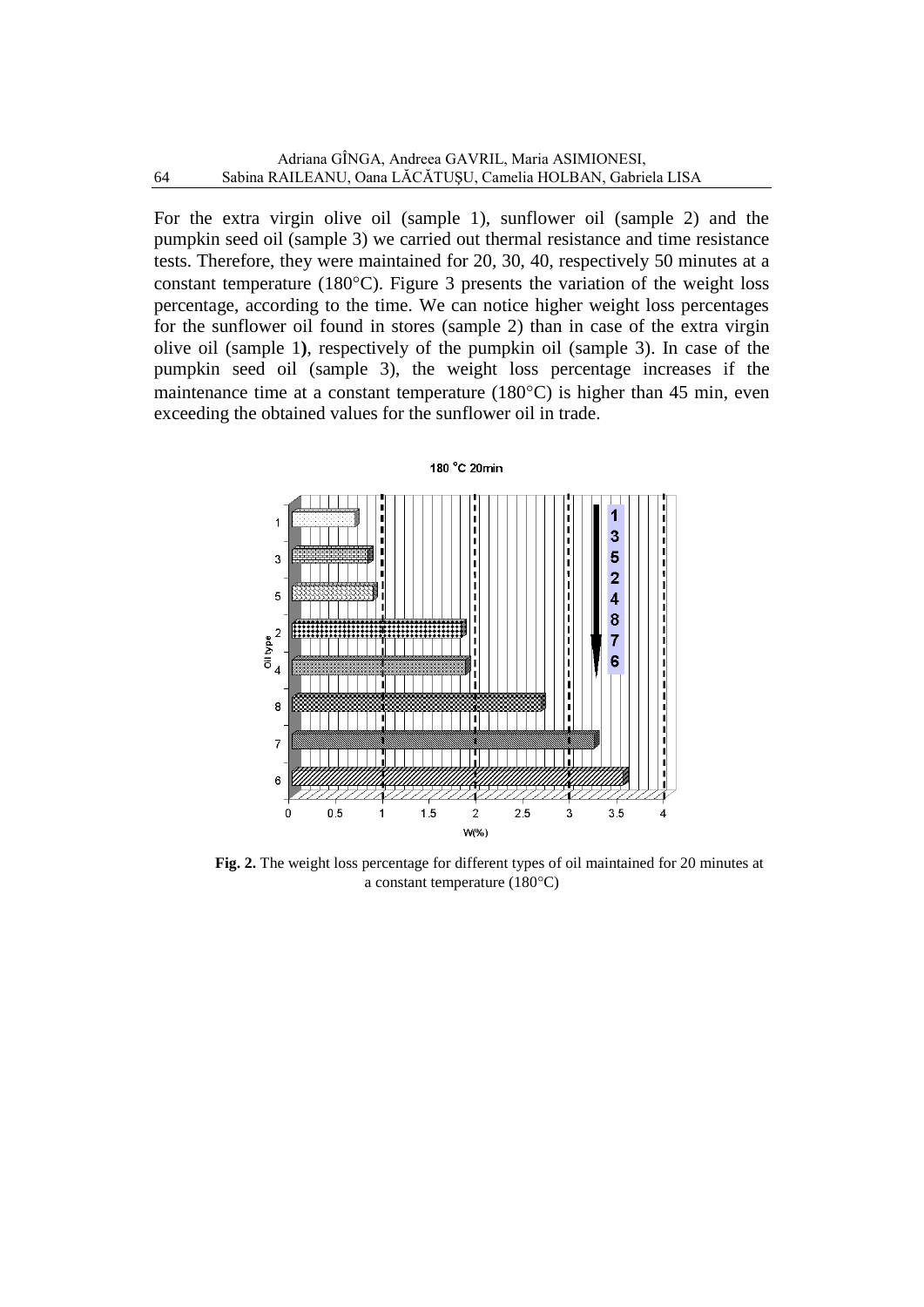

**Fig. 3.** Variation of the weight loss percentage with the duration of sample maintenance at a constant temperature  $(180^{\circ}C)$ 

The carried out study allowed the determination of the thermal stability series for 8 types of edible oils. The tests carried out under isothermal conditions, in the air, have shown a better thermal stability for the extra virgin olive oil and for the pumpkin seed oil (up to 45 minutes only) as compared to the sunflower oil in trade. We can sum up that when the roasting period of the food is longer, it is preferable to use extra virgin olive oil, resulted in compliance with the aspects established in their studies by other researchers too [7]. Even though it has an initial decomposition temperature in the air (dynamic conditions) lower by almost  $20^{\circ}$ C than the sunflower oil one, under isothermal conditions (180 $^{\circ}$ C), this oil is more stable.

#### **Conclusions**

After the thermogravimetric analysis study carried out for different types of edible oils we obtained important information regarding their thermostability.

Considering as criterion of the thermostability the initial temperature at which the thermal degradation starts, we obtained the following series:  $1 < 7 < 8 < 5 <$  $2=4=6 < 3$ .

The tests carried out in isothermal conditions, in the air, have shown a better thermal stability for the extra virgin olive oil and for the pumpkin seed oil (up to 45 minutes only) as compared to the sunflower oil in trade. We can sum up that when the roasting period of the food is longer, it is preferable to use extra virgin olive oil.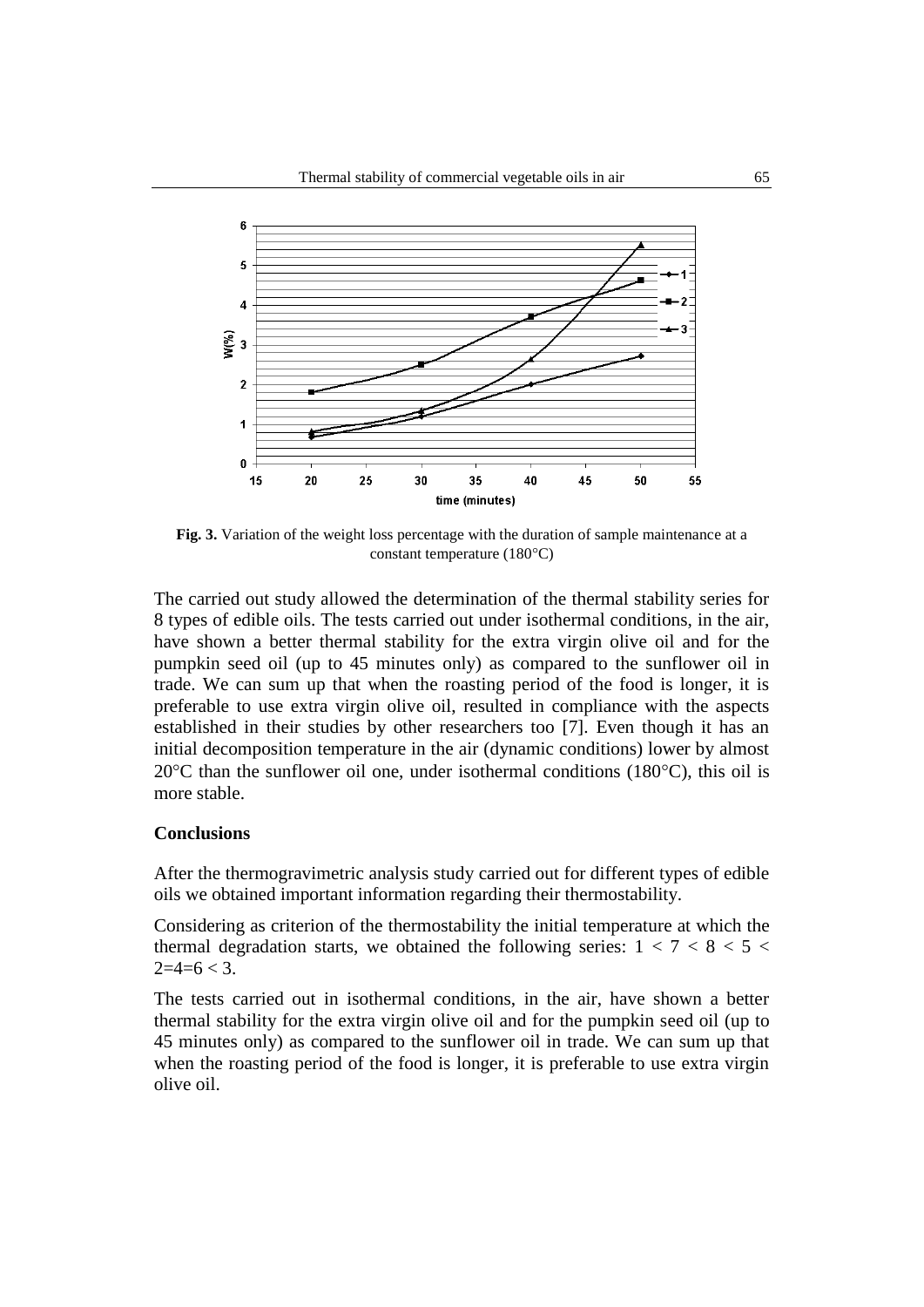## **R E F E R E N C E S**

- 1. Calligaris S., Sovrano S., Manzocco L., Nicoli M. C. , (2006), Influence of crystallization on the oxidative stability of extra virgin olive oil, *[Journal of](https://www.google.ro/url?sa=t&rct=j&q=&esrc=s&source=web&cd=1&cad=rja&uact=8&ved=0ahUKEwiSkpn7tPDPAhUBORQKHaHCCDsQFgglMAA&url=http%3A%2F%2Fpubs.acs.org%2Fjournal%2Fjafcau&usg=AFQjCNH5PAfTp8G3y2WT0pD14ztU8PQzEg&bvm=bv.136593572,d.bGg)  [Agricultural and Food Chemistry](https://www.google.ro/url?sa=t&rct=j&q=&esrc=s&source=web&cd=1&cad=rja&uact=8&ved=0ahUKEwiSkpn7tPDPAhUBORQKHaHCCDsQFgglMAA&url=http%3A%2F%2Fpubs.acs.org%2Fjournal%2Fjafcau&usg=AFQjCNH5PAfTp8G3y2WT0pD14ztU8PQzEg&bvm=bv.136593572,d.bGg)* , **54**, 529-535.
- 2. Leong X.F., Ng C.Y., Jaarin K., Mustafa M.R., (2015), Effects of repeated heating of cooking oils on antioxidant content and endothelial function, *Austin Journal of Pharmacology and Therapeutics,* **3**, id1068, 1-7.
- 3. Aluyor E. O., Obahiagbon K. O., Ori-jesu M., (2009), Biodegradation of vegetable oils: A review, *Scientific Research and Essay*, **4**, 543-548.
- 4. dos Santos Politi J. R., de Matos P. R. R., Sales M. J. A., (2013), Comparative study of the oxidative and thermal stability of vegetable oils to be used as lubricant bases, *[Journal of Thermal Analysis and Calorimetry](http://link.springer.com/journal/10973)* , **111**, 1437– 1442.
- 5. Li H., Niu S., Lu C., Cheng S., (2015), Comparative evaluation of thermal degradation for biodiesels derived from various feedstocks through transesterification, *Energy Conversion and Management,* **98**, 81–88.
- 6. Ullah Z., Bustam M. A., Man Z., (2014), Characterization of waste palm cooking oil for biodiesel production, *International Journal of Chemical Engineering and Applications,* **5,** 134-137.
- 7. Santos [O.V.](http://www.sciencedirect.com/science/article/pii/S0963996911004170) , Corrêa [N.C.F.,](http://www.sciencedirect.com/science/article/pii/S0963996911004170) Soares [F.A.S.M.,](http://www.sciencedirect.com/science/article/pii/S0963996911004170) [Gioielli](http://www.sciencedirect.com/science/article/pii/S0963996911004170) L.A., Costa [C.E.F.,](http://www.sciencedirect.com/science/article/pii/S0963996911004170) Lanne [S.C.S.,](http://www.sciencedirect.com/science/article/pii/S0963996911004170) (2012), Chemical evaluation and thermal behavior of Brazil nut oil obtained by different extraction processes**,** *[Food Research](http://www.sciencedirect.com/science/journal/09639969)  [International](http://www.sciencedirect.com/science/journal/09639969),* **[47](http://www.sciencedirect.com/science/journal/09639969/47/2)**, 253–258.
- 8. Dweck J., Sampaio C. M. S., (2004), Analysis of the thermal decomposition of commercial vegetable oils in air by simultaneous TG/DTA, *Journal of Thermal Analysis and Calorimetry* , **75,** 385–391.
- 9. Gao F., Birch J., (2016), Oxidative stability, thermal decomposition, and oxidation onset prediction of carrot, flax, hemp, and canola seed oils in relation to oil composition and positional distribution of fatty acids, *European Journal of Lipid Science and Technology,* **118**, 1042-1052.
- 10. Landucci G., Pelagagge L., Nicolella C., (2012), Analysis of Maintenance and Storage Operations in Edible Oil Plants: Formation of Flammable Mixtures, *Chemical Engineering Transactions*, **26**, 33-38.
- 11. Zhang T., Chao Y., Liu N., Thompson J., Garcia M., He B.B., Van Gerpen J., Chen S., (2011), Case Study of Biodiesel-Diesel Blends as a Fuel in Marine Environment, *Advances in Chemical Engineering and Science*, **1**, 65-71. 12. [Heikal](http://www.sciencedirect.com/science/article/pii/S1110062115301057) E. K., Elmelawy M.S., S. A. Khalil, Elbasuny N.M., (2016), Manufacturing of environment friendly biolubricants from vegetable oils, *[Egyptian Journal of Petroleum](http://www.sciencedirect.com/science/journal/11100621)*, in press, doi.org/10.1016/j.ejpe.2016.03.003.